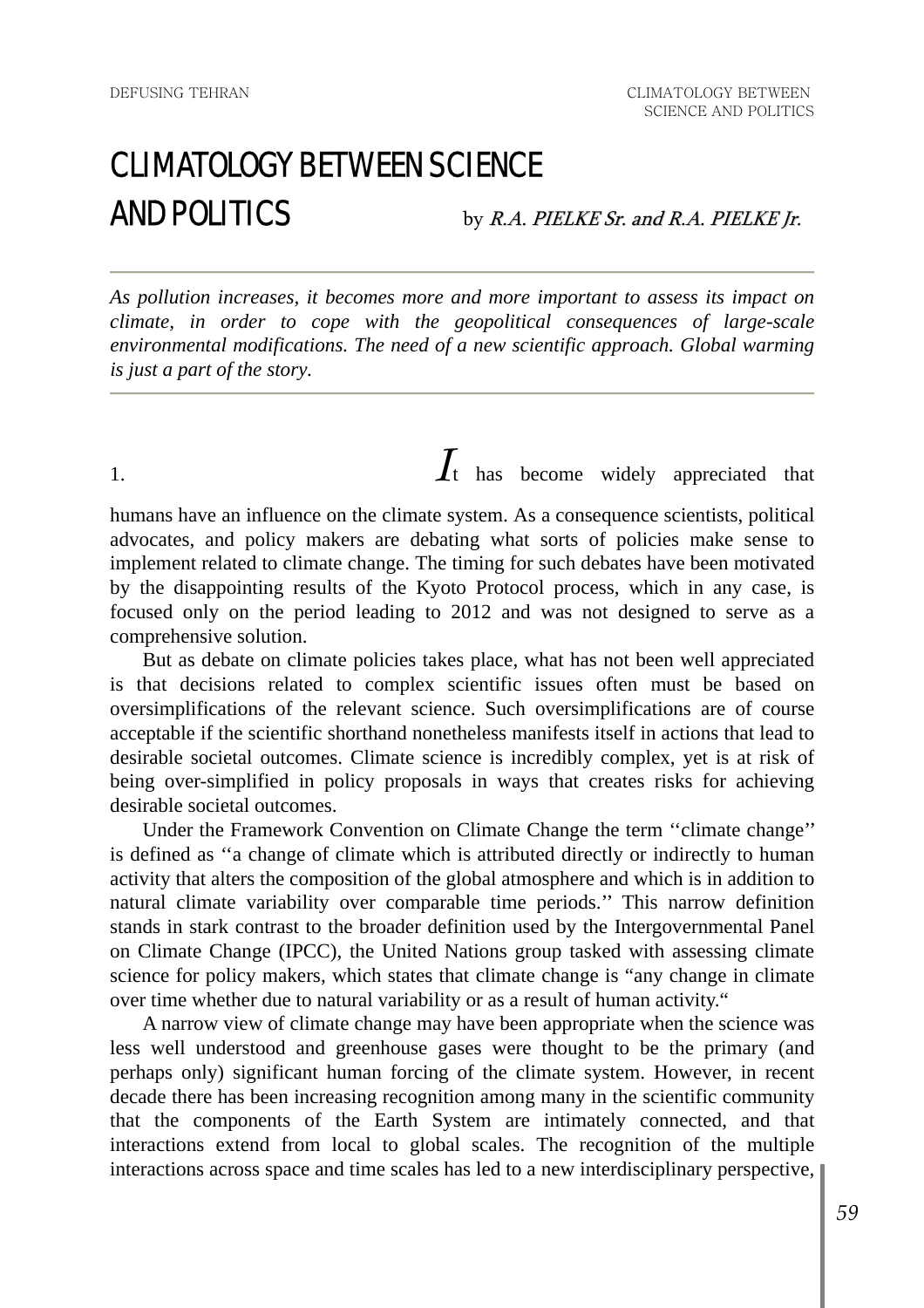which promises to be an effective means to advance our understanding of the Earth System, and its human-caused and natural dynamics.

A consequence of a narrow view of climate science means that important scientific considerations – such as the role of land use effects on climate – may be overlooked in policy discussions. A narrow view may also distract attention from the need to improve adaptation to climate, particularly in developing countries.

2. Multi-decadal climate projections from global atmospheric-ocean circulation models have been the tools used by the International Panel on Climate Change (IPCC) to communicate expected weather conditions in the upcoming decades. Climate models are comprised of approximations of physical, biological, and chemical components of the climate system, expressed as mathematical formulations, and then averaged over grid volumes. These approximations are then converted to a programming language so that they can be solved on a computer and integrated forward in discrete time steps over the chosen model domain. To fully represent the earth system, a global climate model needs to include component models to represent the oceans, atmosphere, land, and continental ice and the interfacial fluxes between each other.

 There are three types of applications of these models: for sensitivity studies, for diagnosis and for forecasting.

 The application of climate models to improve our understanding of how the system works is a valuable application of these tools. In a sensitivity study, a subset of the forcings and/or feedbacks of the climate system may be altered to examine its response. Such a model of the climate system might be incomplete and not include each of the important feedbacks and forcings. Sensitivity studies can add significant value to scientific understandings, but because they are incomplete, they are not predictions or projections of the climate future. Most climate model studies are of this type, and their results are frequently mistaken as forecasts of the future.

 In the second application of climate models, observed data is fed into the model, to produce a real-world constraint on climate data. The model is used to interpolate climate data at locations which do not have observed data.

 Finally, the application of climate models to predict the future state of the climate system. Forecasts can be made from a single run of the model, or from an large number of runs which are produced by slightly perturbing the initial conditions and/or other aspects of the model. A set of model runs performed in this manner provides a sense of the confidence in the prediction from a single model run.

 With these definitions, how should we think of today's generation of leading climate models, such as those used by the IPCC? Since the global atmospheric-ocean circulation models do not contain all of the important climate forcings and feedbacks, the models results must not be interpreted as forecasts. Since they have been applied to project the decadal-averaged weather conditions in the next 50-100 years and more, they cannot be considered as diagnostic models since we do not yet have the observed data to insert into the models. Therefore, such climate models are more appropriately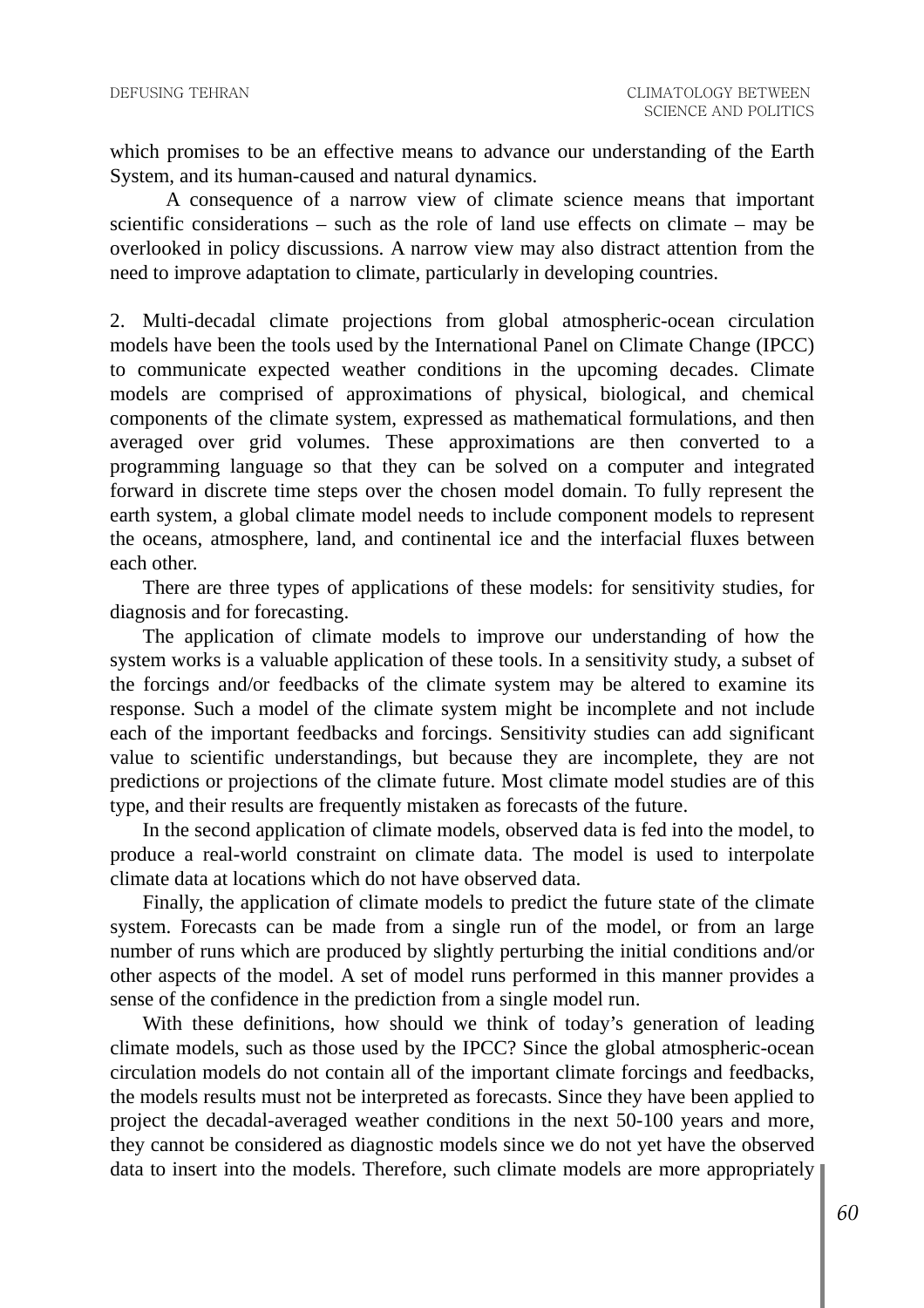described as sensitivity studies. Too often climate models are described as predictions or projections of the future, which can be misleading. Such models can provide important information about how the climate system works, but should not be expected to accurately predict the climate in the coming decades.

 Indeed, with respect to multi-decadal climate projections, as we increasingly recognise the diverse, multiple types of influences on the global climate system, accurate forecasts of future global and regional climate become increasingly more challenging. No climate change model even includes all of the important forcings and feedbacks.

 A 2005 National Research Council Report entitled "Radiative forcing of climate change: Expanding the concept and addressing uncertainties" identified important human climate forcings that have been ignored so far or are very poorly understood. These include the effects on the climate system of land use/land cover change, the biogeochemical effect of the human input of carbon dioxide and nitrogen compounds, and the effect of aerosol clouds from vehicular, industrial and agricultural activity. These climate forcings can significantly alter the regional structure of spatial heating and cooling, even in the absence of a global warming effect.

 A recent study by J. Feddema and colleagues entitled "The Importance of Land-Cover Change in Simulating Future Climates" found, for example, that global modeled regional temperature and precipitation patterns in the coming decades were substantially different depending on the human management of the landscape in the coming decades. Similarly, the effect of the human emissions of non-greenhouse gases and aerosols will also have a major effect on regional temperature and precipitation patterns. These effects are in addition to the effects of carbon dioxide emissions.

3. Significant weather events occur on the regional scale and are not evident in a global average surface temperature. Droughts occur in one region, while floods could occur just a few hundred kilometers away. Important influences on regional climate can originate in human activity.

For example, changes to the land surface, such as from urbanization or deforestation, can change patterns of atmospheric heating over these landscapes. This necessarily alters the regional pressure fields and thus the wind pattern. This pressure and wind pattern then affects the pressure and wind patterns at large distances from the region of the heating. Thus regional climate forcings can affect weather not only where the forcing occurs but at long distances from the source of the climate distrubance.

 The use of a global average surface temperature trend to assess global warming is an incomplete climate metric. Around 90% of the heat changes in the climate system occur in the oceans. The surface temperature is a poor measure of the accumulation of heat in the oceans. Indeed, over the last decade or so, most of global warming has occurred through depth in the mid latitude oceans of the Southern Hemisphere, for reasons that have not been replicated by the global climate change models. In addition, methane, carbon aerosols and other climate effects play a more important role in global warming than previously thought.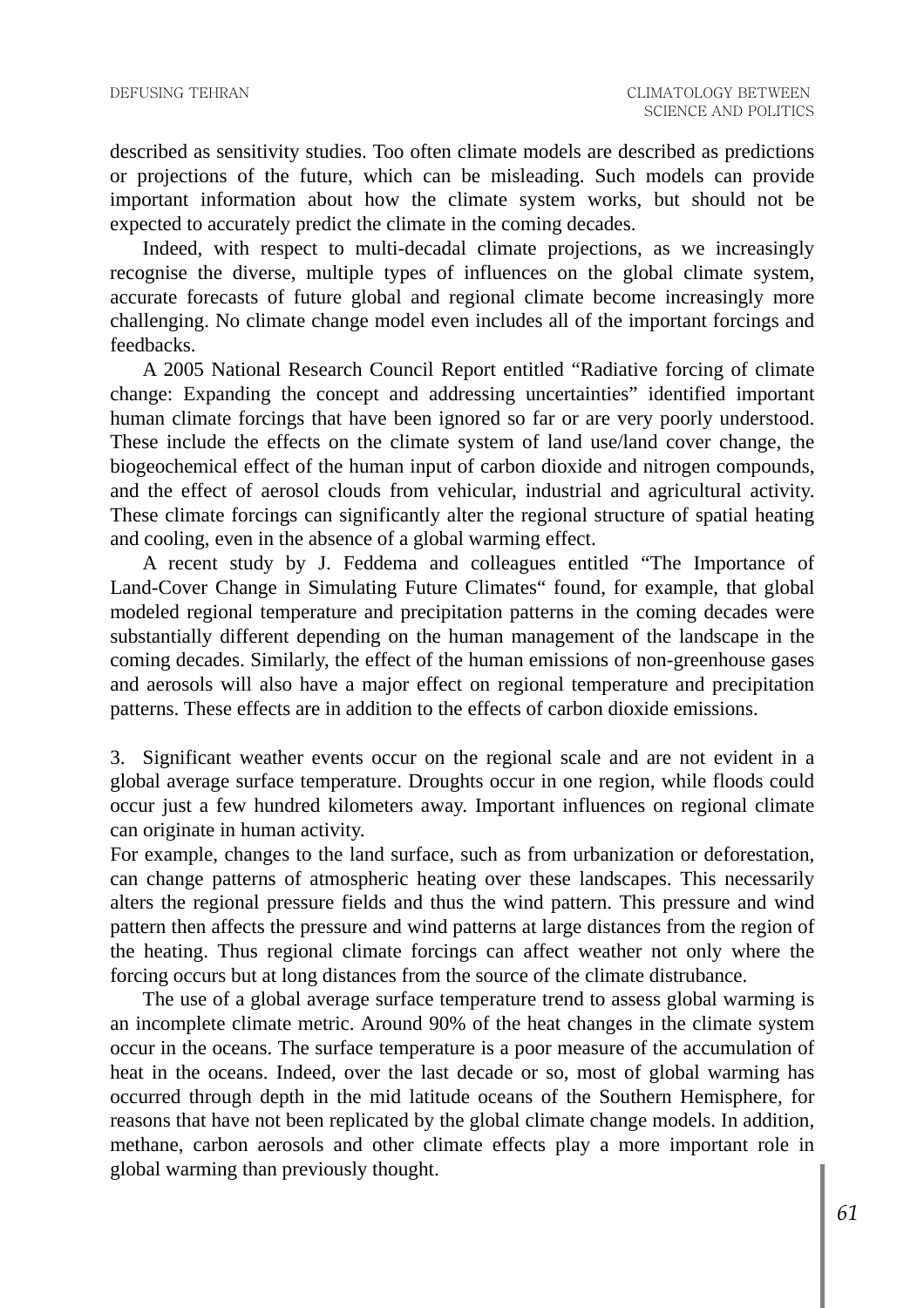To complicate the issue even further, global warming is only one component of climate change. It is the alteration of atmospheric and ocean circulations as a result of the diversity of climate forcings which have a larger impact on the climate that we experience. The climate forcing of land-use/land-cover change is just one example of such a climate forcing. With regional climate forcings, there are large regional changes which determines whether a region warms or cools, and becomes wetter or drier over time. This can occur even with little or no global average heat changes. We can see the importance of atmospheric circulation changes, for instance, in hurricane tracks. Whether the USA is pummeled by landfalling hurricanes such as Katrina or recurves offshore depends on the regional tropospheric wind field not a global average surface temperature trend. Global warming is just one aspect of a much more complicated environmental issue.



The climate system, consisting of the atmosphere, oceans, land, and cryosphere. (From National Research Council, 2005: Radiative forcing of climate change: Expanding the concept and addressing uncertainties.)

4. To accommodate the large uncertainty in accurately predicting the climate in the coming decades, a focus on global climate models should be complemented with an approach focused on first assessing key societal and environmental vulnerabilities. An example of such an approach is in understanding how population growth and climate change predicted by multi-decadal global climate prediction models combine to pose threats to water resources in semi-arid and arid regions. Charles Vorosmarty and colleagues found that future population growth creating additional demands for water is more important than changes in precipitation as projected under a range of climate